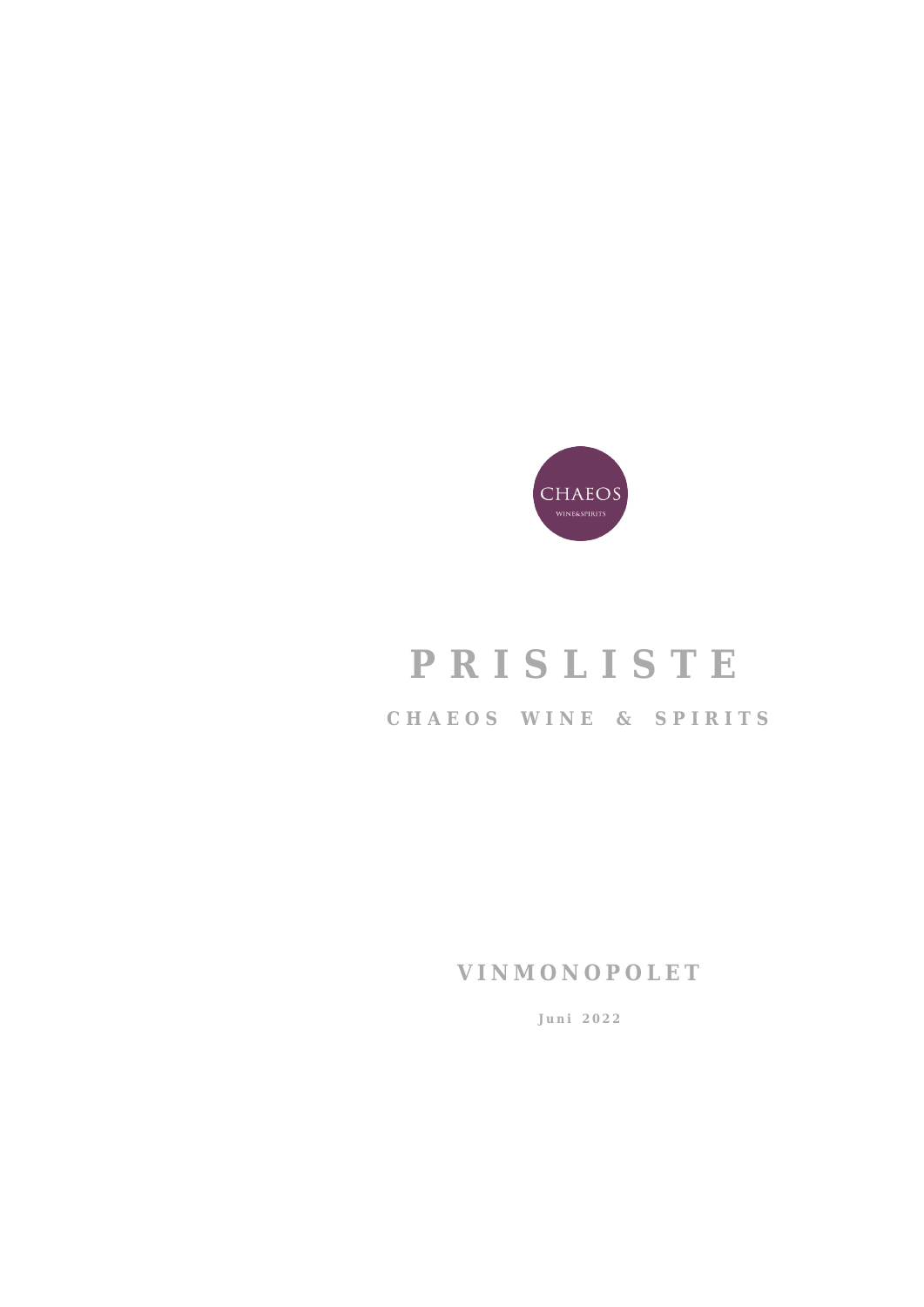| Østerrike |  |
|-----------|--|
|           |  |
|           |  |
|           |  |
| Rosévin   |  |
|           |  |
|           |  |
|           |  |
| Rødvin    |  |
|           |  |
|           |  |
|           |  |
|           |  |
|           |  |
|           |  |
|           |  |
|           |  |
|           |  |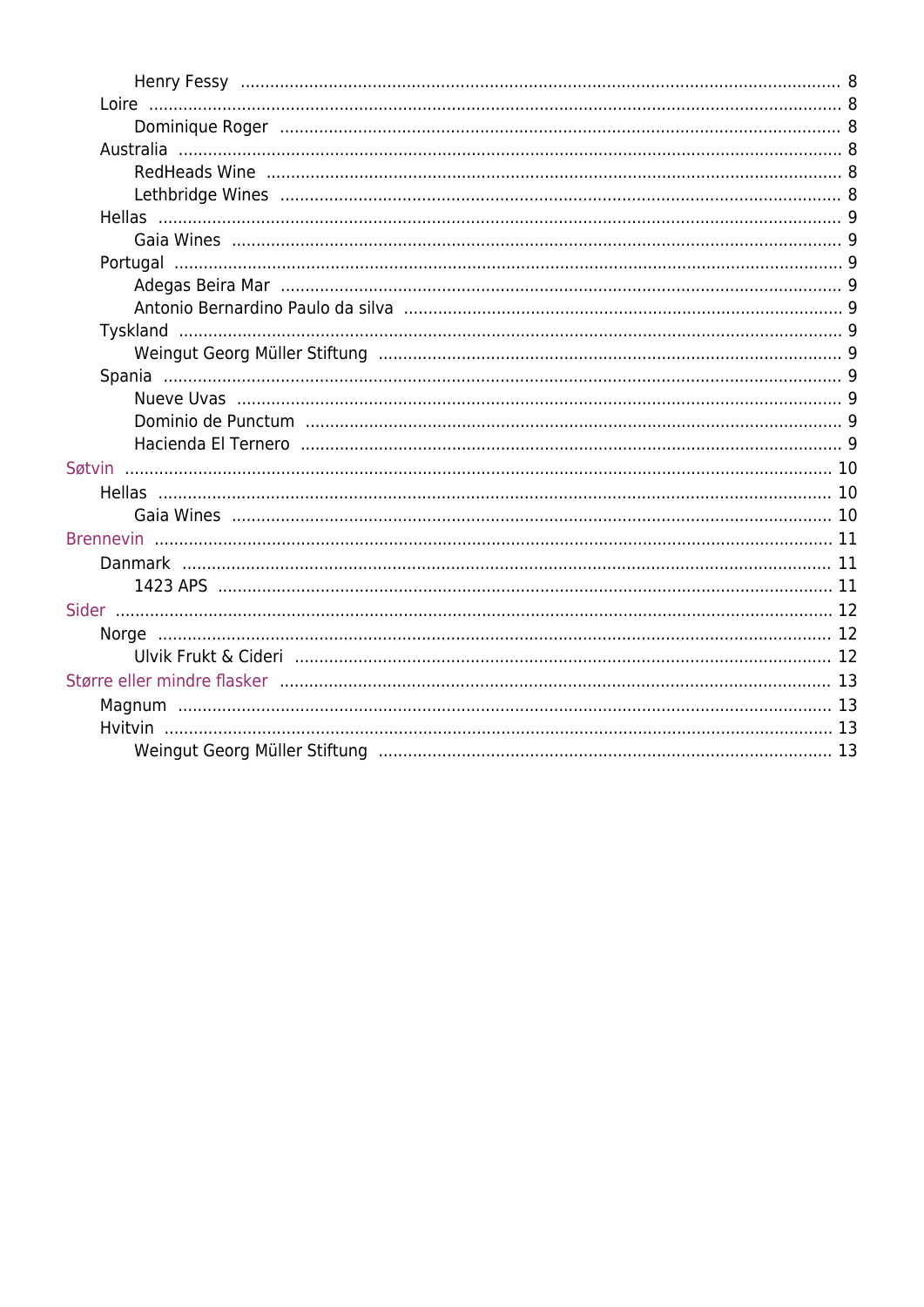#### MUSSERENDE

# **FRANKRIKE**

# **CHAMPAGNE**

| Champagne Nominé-Renard                                                              |      |    |             |
|--------------------------------------------------------------------------------------|------|----|-------------|
| 10385301 Champagne Cuvée Brut                                                        |      | 75 | BU 299,90   |
| 10506501 Champagne Cuvée Blanc de Blanc Brut                                         |      | 75 | BU 395,00   |
| Ø.i.                                                                                 |      |    |             |
| Champagne Besserat de Bellefon                                                       |      |    |             |
| 11253101 Champagne Bleu Brut                                                         |      | 75 | BU 445,00   |
| Cuvée des Moines<br>$\emptyset$ .i.                                                  |      |    |             |
| 11253001 Champagne Extra Brut                                                        |      | 75 | BU 599,90   |
| Cuvée des Moines<br>$\emptyset$ .i.                                                  |      |    |             |
| 11253601 Champagne Brut Nature                                                       | 2013 | 75 | BU 599,90   |
| Triple B<br>Ø, Bio                                                                   |      |    |             |
| 11254901 Champagne Blanc de Blancs Grand Cru                                         |      | 75 | BU 666,00   |
| Cuvée des Moines<br>$\varnothing$ .i.<br>11253501 Champagne Blanc de Noirs Grand Cru |      | 75 |             |
| Cuvée des Moines<br>$\emptyset$ .i.                                                  |      |    | BU 666,00   |
| 11254701 Champagne Cuvée Brut                                                        |      | 75 | BU 2.450,00 |
| BB 1843 Ø.i.                                                                         |      |    |             |
|                                                                                      |      |    |             |
| <b>BURGUND</b>                                                                       |      |    |             |
| <b>Domaine Charly Nicolle</b>                                                        |      |    |             |
| 10208601 Crémant de Bourgogne                                                        |      | 75 | BU 255,00   |
| Lucie Thiéblemont Ø.i.                                                               |      |    |             |
| <b>JURA</b>                                                                          |      |    |             |
| Domaine BAUD génération 9                                                            |      |    |             |
| 14472401 Crémant du Jura                                                             |      | 75 | BU 239,92   |
| Brut Sauvage<br>$\emptyset$ .i.                                                      |      |    |             |
|                                                                                      |      |    |             |
| <b>TYSKLAND</b>                                                                      |      |    |             |
| Weingut Georg Müller Stiftung                                                        |      |    |             |
| 13742401 Sekt Riesling Brut                                                          |      | 75 | 295,00      |
| Hattenheimer Rheingarten Riesling Brut<br>Ø.i.                                       |      |    |             |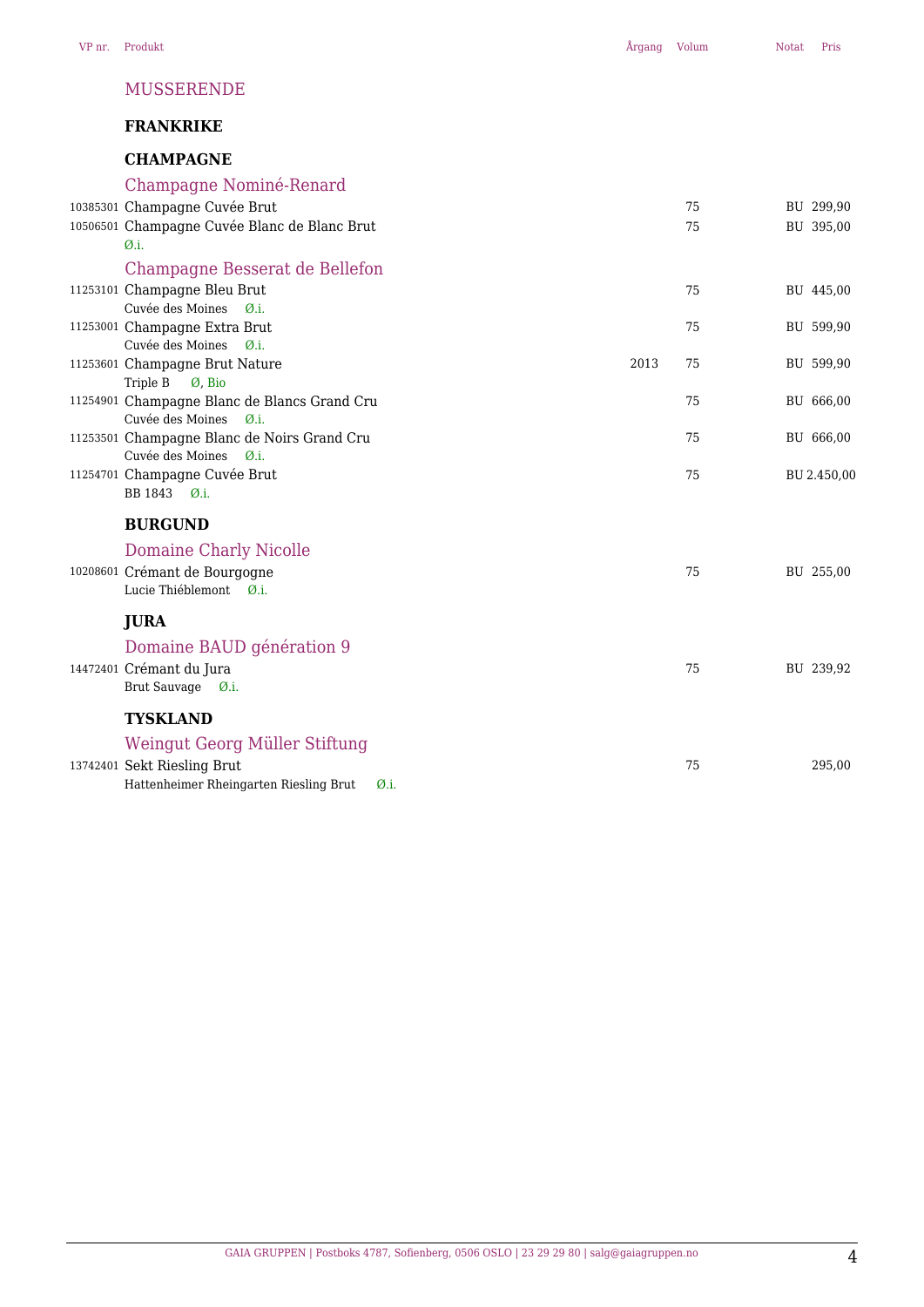#### HVITVIN

# **FRANKRIKE**

# **BURGUND**

|                  | Henry Fessy                                             |           |      |                     |
|------------------|---------------------------------------------------------|-----------|------|---------------------|
|                  | 11252001 Saint Véran                                    | 2020      | 75   | BU 225,00           |
|                  | Vins du Maconnais                                       |           |      |                     |
|                  | 11251901 Pouilly-Fuissé                                 | 2018/2019 | 75   | BU 315,00           |
|                  | Vins du Maconnais                                       |           |      |                     |
|                  | <b>Domaine Charly Nicolle</b>                           |           |      |                     |
|                  | 10088601 Chablis                                        | 2020      | 75   | BU 239,90           |
|                  | Per Aspera                                              |           |      |                     |
| 10208701 Chablis |                                                         | 2018/2019 | 75   | BU 325,00           |
|                  | 1er Cru Fourneaux                                       |           |      |                     |
| 10211601 Chablis |                                                         | 2018      | 75   | BU 335,00           |
|                  | 1er Cru Mont de Milieu                                  |           |      |                     |
| 10088701 Chablis |                                                         | 2020      | 75   | BU 495,00           |
|                  | Grand Cru Bougros                                       |           |      |                     |
|                  | Domaine Henri Delagrange                                |           |      |                     |
|                  | 10662901 Haute-Côtes de Beaune                          | 2019      | 75   | BU 245,00           |
|                  | Chardonnay                                              |           |      |                     |
|                  | 10663201 Meursault                                      | 2019/2020 | 75   | BU 545,00           |
|                  | 10662801 Chassagne-Montrachet                           | 2020      | 75   | BU 585,00           |
|                  | 10662701 Puligny-Montrachet                             | 2020      | 75   | BU 599,90           |
|                  | <b>JURA</b>                                             |           |      |                     |
|                  |                                                         |           |      |                     |
|                  | Domaine BAUD Génération 9                               |           |      |                     |
|                  | 14371901 Côtes du Jura Chardonnay                       | 2020      | 75   | BU 250,00           |
|                  | Cuvée Flor Ø.i.                                         |           |      |                     |
|                  | 14490101 Côtes du Jura Chardonnay                       | 2019      | 75   | <b>BASIS 269,90</b> |
|                  | Les Prémices<br>$\emptyset$ .i.                         |           |      |                     |
|                  | 14366601 L'autre Côtes du Jura<br>L'un Savagnin<br>Ø.i. | 2019      | 75   | 299,90              |
|                  |                                                         |           |      |                     |
|                  | <b>LOIRE</b>                                            |           |      |                     |
|                  | Dominique Roger                                         |           |      |                     |
|                  | 1460901 Sancerre Blanc                                  | 2020      | 75   | BU 255,00           |
|                  | Domaine du Carrou                                       |           |      |                     |
|                  |                                                         |           |      |                     |
|                  | <b>AUSTRALIA</b>                                        |           |      |                     |
|                  | Lethbridge Wines                                        |           |      |                     |
|                  | 10804401 Dr. Nadeson Riesling                           | 2017      | 75   | BU 275,00           |
|                  | Ø, Bio, S                                               |           |      |                     |
|                  | 10804201 Oh La La Chardonnay                            | 2018      | 75   | BU 295,00           |
|                  | Ø, Bio, S                                               |           |      |                     |
|                  | 11409701 Allegra Chardonnay                             | 2011      | 75   | BU 800,00           |
|                  | F.W., Ø, Bio, S                                         |           |      |                     |
|                  | <b>HELLAS</b>                                           |           |      |                     |
|                  |                                                         |           |      |                     |
|                  | <b>Gaia Wines</b>                                       |           |      |                     |
|                  | 9869101 Thalassitis                                     | 2020      | 75   | BU 285,00           |
|                  | Bone Dry White Wine                                     |           |      |                     |
|                  | 9869201 Assyrtiko By Gaìa                               | 2020      | 75   | BU 299,90           |
|                  | Wild Ferment Ø.i., V                                    |           | 0.75 |                     |
|                  | 1264401 Nychteri by Gaia<br>$\varnothing$ .i., V        | 2019      |      | 399,90              |
|                  |                                                         |           |      |                     |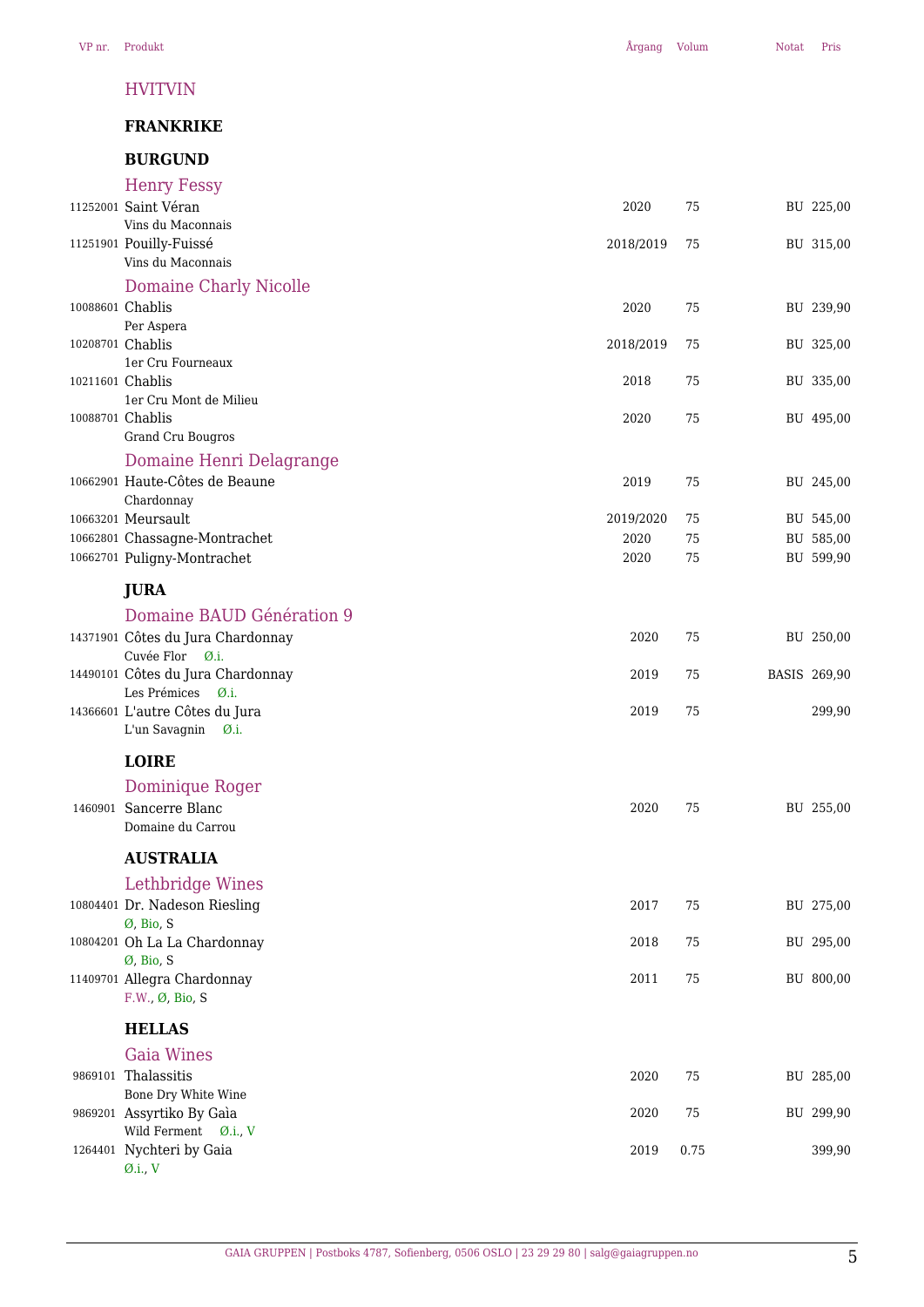| VP nr. Produkt                                                                          | Årgang Volum |          | <b>Notat</b> | Pris                |
|-----------------------------------------------------------------------------------------|--------------|----------|--------------|---------------------|
| Argyros                                                                                 |              |          |              |                     |
| 13085801 Assyrtiko Estate Santorini                                                     | 2020         | 75       |              | BU 315,00           |
| Ø.i.                                                                                    |              |          |              |                     |
| <b>PORTUGAL</b>                                                                         |              |          |              |                     |
| Antonio Bernardino Paulo da silva                                                       |              |          |              |                     |
| 10088301 Colares Chitas Reserva Branco                                                  | 2018         | 75       |              | BU 469,90           |
| <b>TYSKLAND</b>                                                                         |              |          |              |                     |
| Weingut Georg Müller Stiftung                                                           |              |          |              |                     |
| 10385101 Riesling Trocken                                                               | 2021         | 75       |              | 179,90              |
| Rheingau<br>M.E., S                                                                     |              |          |              |                     |
| 10385001 Riesling Feinherb<br>Hattenheimer Schützenhaus<br>M.E., S                      | 2019         | 75       |              | BU 219,90           |
| 10661501 Riesling Trocken                                                               | 2019/2020    | 75       |              | BU 225,00           |
| Hattenheim M.E., S                                                                      |              |          |              |                     |
| 10661401 Riesling Kabinett<br>Hattenheimer Hassel                                       | 2019         | 75       |              | BU 265,00           |
| 10384601 Riesling Trocken                                                               | 2019         | 75       |              | BU 425,00           |
| Hattenheimer Hassel GG                                                                  |              |          |              |                     |
| Weingut Reverchon KG                                                                    |              |          |              |                     |
| 11207101 Ockfener Bockstein Riesling Kabinett Feinherb                                  | 2019         | 75       |              | BU 219,90           |
| 13936001 Filzener Herrenberg Riesling Spätlese<br>11206901 Filzener Herrenberg Riesling | 2019<br>2018 | 75<br>75 |              | BU 249,90<br>279,90 |
| Alte Reben                                                                              |              |          |              |                     |
| 13935901 Ockfener Bockstein Riesling Auslese                                            | 2019         | 75       |              | BU 319,90           |
| <b>SPANIA</b>                                                                           |              |          |              |                     |
| Hacienda El Ternero                                                                     |              |          |              |                     |
| 12711401 Rioja Blanco                                                                   | 2020         | 75       |              | 169,90              |
| La Pera<br>12741501 Rioja Blanco                                                        | 2017         | 75       |              | 199,90              |
| Fermentado en Barrica                                                                   |              |          |              |                     |
| <b>ØSTERRIKE</b>                                                                        |              |          |              |                     |
| <b>Josef Ehmoser</b>                                                                    |              |          |              |                     |
| 1649701 Grüner Veltliner                                                                | 2020/2021    | 75       |              | BU 199,90           |
| Terrassen<br>$\emptyset$ .i., S                                                         |              |          |              |                     |
| 1650001 Riesling<br>Vom Gelben Löss<br>$\emptyset$ .i., S                               | 2020         | 75       |              | BU 209,90           |
| <b>SØR-AFRIKA</b>                                                                       |              |          |              |                     |
| Fledge & Co                                                                             |              |          |              |                     |
| 11962901 Vagabond                                                                       | 2019         | 75       |              | 199,90              |
| Cape Dry White<br>Ø.i., Bio                                                             |              |          |              |                     |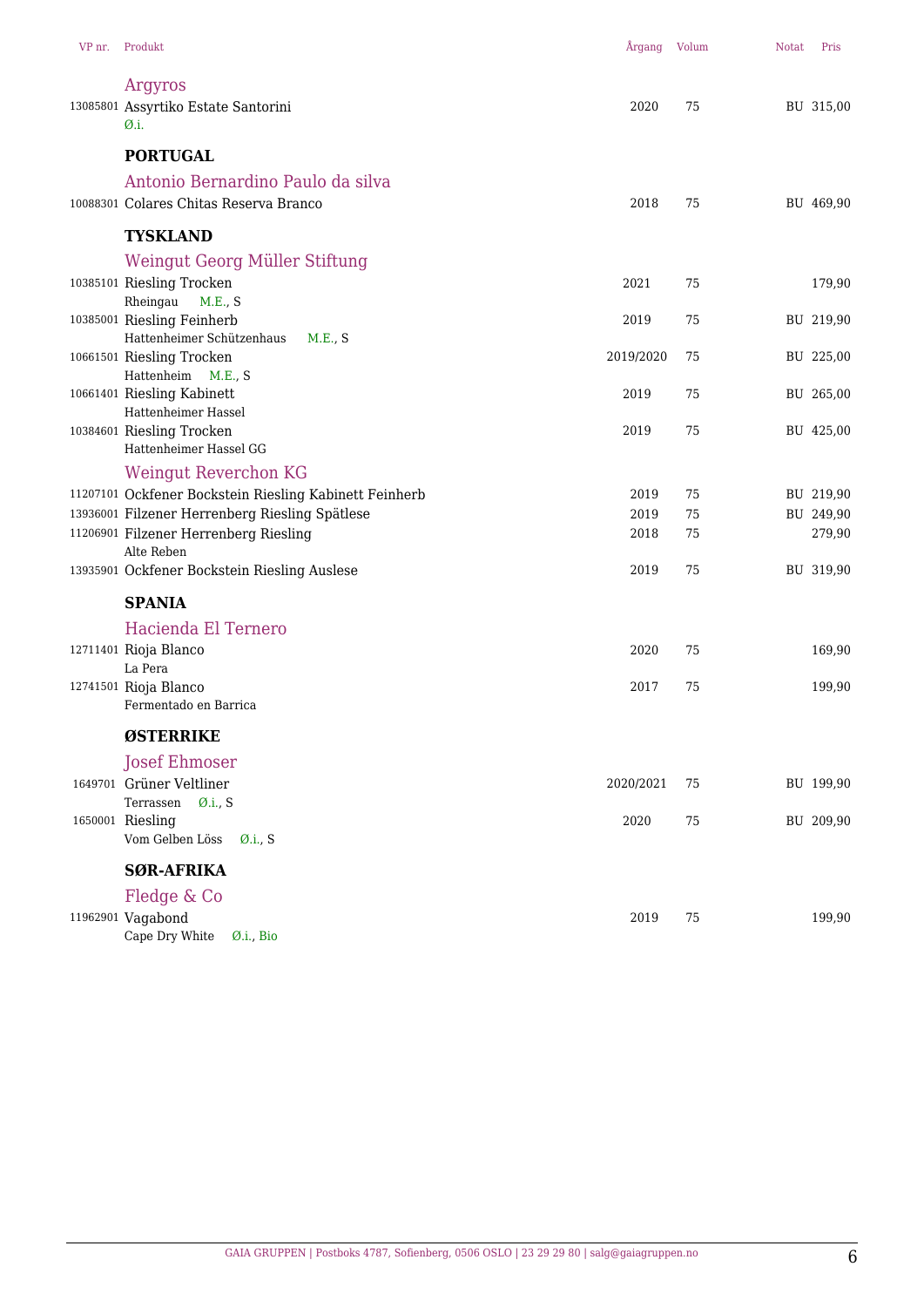# ROSÉVIN

# **FRANKRIKE**

# **LOIRE**

Dominique Roger

Domaine du Carrou

1650201 Sancerre Rosé 2020/2021 75 BU 255,00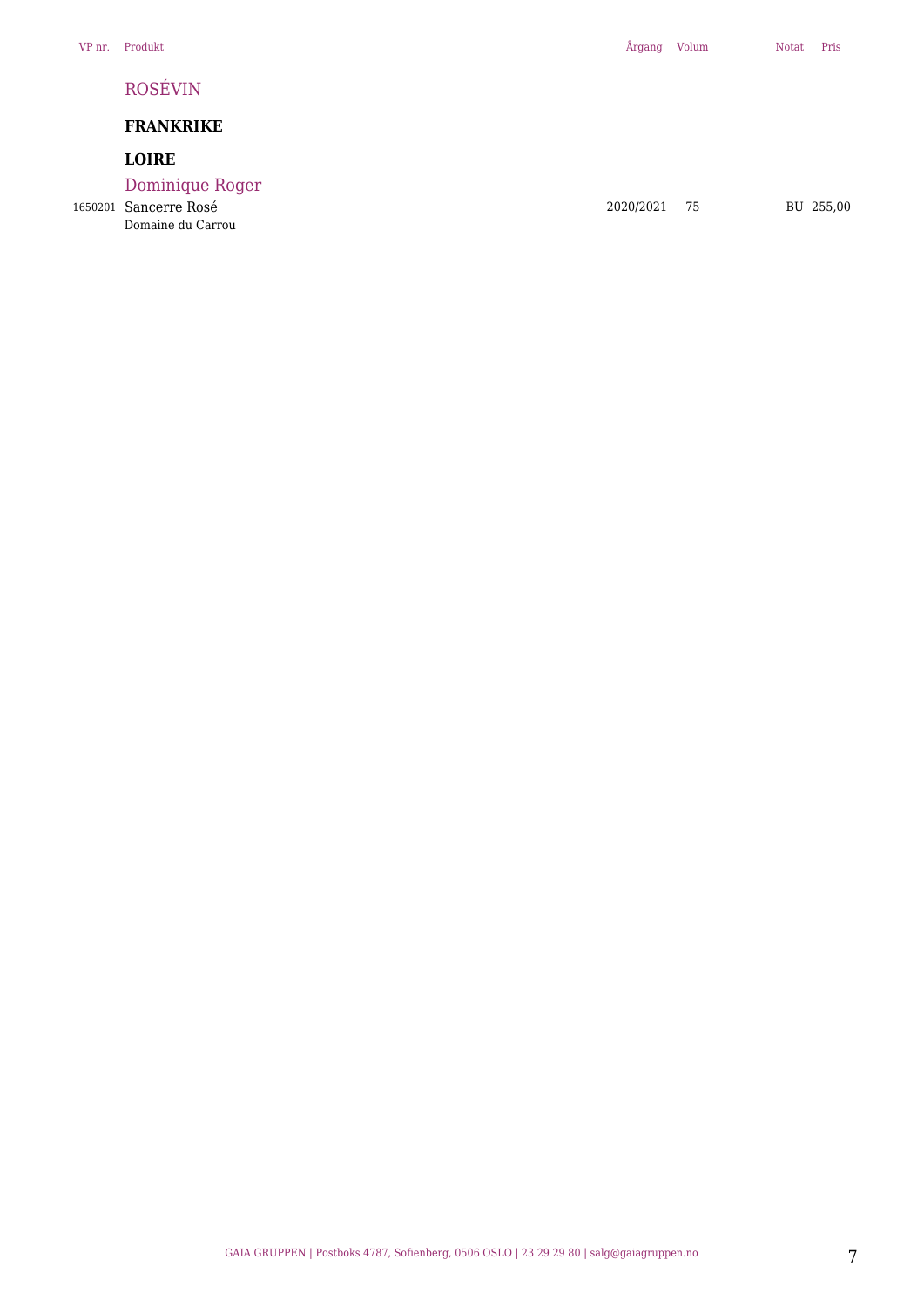#### RØDVIN

#### **FRANKRIKE**

# **BURGUND**

| DUNUUIVD                         |           |    |           |
|----------------------------------|-----------|----|-----------|
| Domaine Henri Delagrange         |           |    |           |
| 10663101 Hautes-Côte de Beaune   | 2020/2021 | 75 | BU 255,00 |
| Pinot Noir                       |           |    |           |
| 10663001 Volnay                  | 2018      | 75 | BU 485,00 |
| Vieilles Vignes                  |           |    |           |
| 11409001 Volnay 1er Cru          | 2016/2019 | 75 | BU 675,00 |
| Champans                         |           |    |           |
| 11409101 Volnay 1er Cru          | 2017      | 75 | BU 899,90 |
| Santenots                        |           |    |           |
| <b>BORDEAUX</b>                  |           |    |           |
| Château Franc Patarabet          |           |    |           |
| 10384701 Saint-Emilion Grand Cru | 2018      | 75 | BU 325,00 |
|                                  |           |    |           |
| <b>RHONE</b>                     |           |    |           |
| Domaine Saint Gayan              |           |    |           |
| 10997801 Côtes du Rhone          | 2017/2018 | 75 | BU 185,00 |
| Trescartes                       |           |    |           |
| 10384501 Rasteau                 | 2014      | 75 | BU 255,00 |
| Cuvée Ilex                       |           |    |           |
| 10384401 Gigondas                | 2016      | 75 | BU 295,00 |
| Cuvée Origine                    |           |    |           |
| 10384301 Chateauneuf du Pape     | 2015      | 75 | BU 385,00 |
| <b>BEAUJOLAIS</b>                |           |    |           |
| <b>Henry Fessy</b>               |           |    |           |
| 11251601 Beaujolais Rouge        | 2020      | 75 | BU 199,90 |
| Vins de Beaujolais               |           |    |           |
| 11251401 Côte de Brouilly        | 2018      | 75 | BU 225,00 |
| Crus du Beaujolais               |           |    |           |
| 11251801 Moulin-à-Vent           | 2016      | 75 | BU 235,00 |
| Crus du Beaujolais               |           |    |           |
| 11251501 Fleurie                 | 2018      | 75 | BU 245,00 |
| Crus du Beaujolais               |           |    |           |

**LOIRE**

| Dominique Roger<br>10211701 Sancerre Rouge<br>Domaine du Carrou<br>Ø | 2018 | 75 | BU 255,00 |
|----------------------------------------------------------------------|------|----|-----------|
| <b>AUSTRALIA</b>                                                     |      |    |           |
| <b>RedHeads Wine</b>                                                 |      |    |           |
| 13958501 The Red Sedan                                               | 2020 | 75 | BU 200,00 |
| Cabernet Shiraz<br>$\varnothing$ .i., S                              |      |    |           |
| 13959001 Coco Rotie Syrah                                            | 2018 | 75 | BU 225,00 |
| $\emptyset$ .i., S                                                   |      |    |           |
| 14009001 R'Dotto Royale                                              | 2019 | 75 | BU 239,90 |
| $\emptyset$ .i., V                                                   |      |    |           |
| 14009101 Whip-Hand                                                   | 2018 | 75 | BU 399,90 |
| Cabernet Sauvignon<br>$\emptyset$ .i., Bio, V                        |      |    |           |
| Lethbridge Wines                                                     |      |    |           |
| 10804301 Lethbridge Que Syrah Syrah                                  | 2017 | 75 | BU 299,90 |
| Ø, Bio, S                                                            |      |    |           |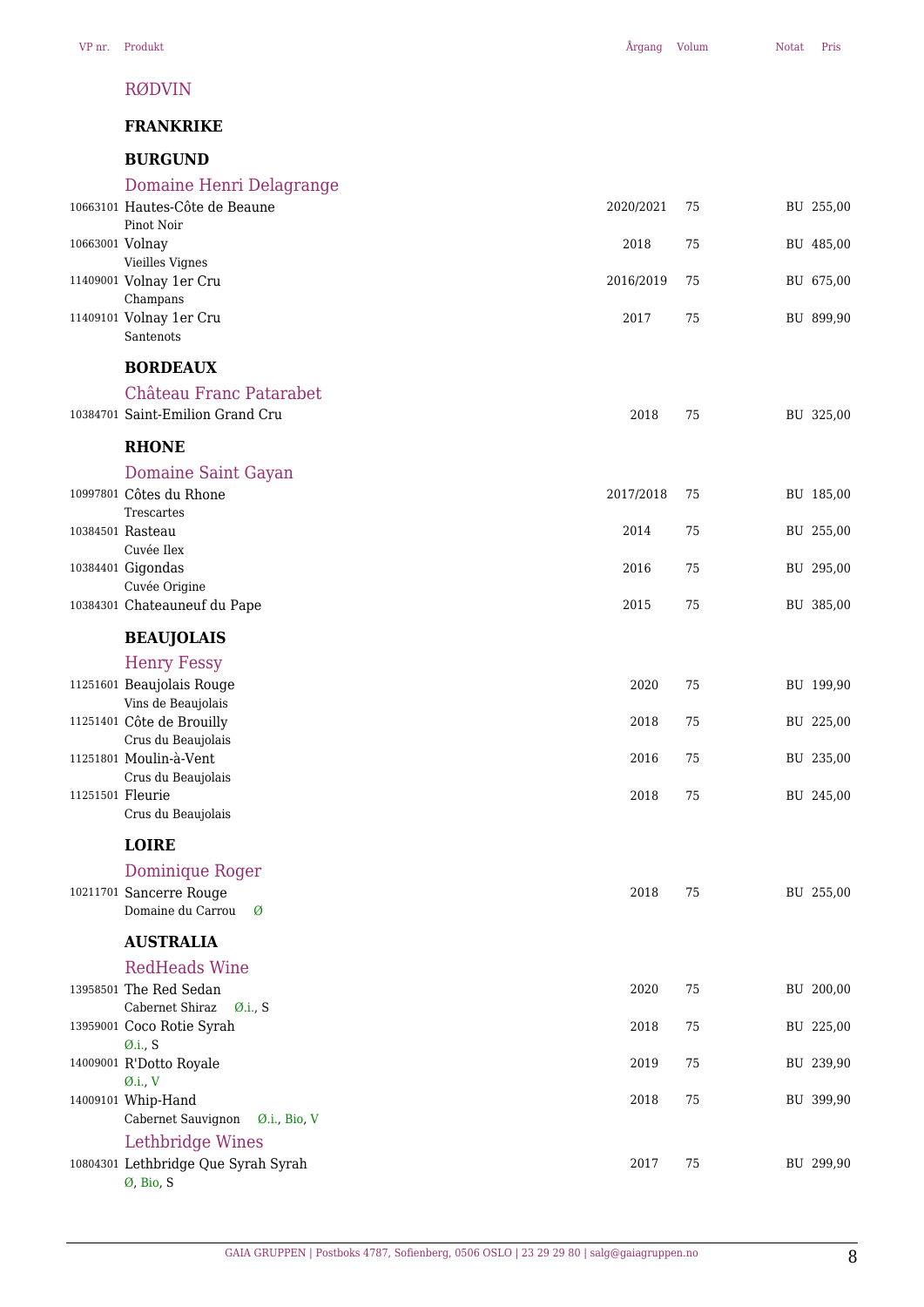| VP nr. Produkt                                                                                      | Årgang Volum |      | <b>Notat</b> | Pris      |
|-----------------------------------------------------------------------------------------------------|--------------|------|--------------|-----------|
| <b>HELLAS</b><br><b>Gaia Wines</b><br>9869001 Agiorgitiko By Gaìa                                   | 2019         | 75   |              | BU 229,90 |
| Nemea Ø.i., V<br><b>PORTUGAL</b>                                                                    |              |      |              |           |
| Adegas Beira Mar<br>10384901 CASAL DA AZENHA RED (GOLDEN LABEL<br>Antonio Bernardino Paulo da silva | 2016         | 0.75 |              | BU 225,00 |
| 10384901 Casal da Azenha Tinto                                                                      | 2016         | 75   |              | BU 225,00 |
| Lisboa<br>Ø<br>12800501 Colares Chitas<br>Reserva Tinto<br>F.W.                                     | 2012         | 75   |              | BU 479,90 |
| <b>TYSKLAND</b>                                                                                     |              |      |              |           |
| Weingut Georg Müller Stiftung<br>10661601 Spätburgunder Trocken<br><b>Edition PW</b>                | 2018         | 75   |              | BU 299,90 |
| 10661701 Spätburgunder trocken<br>Daniel                                                            | 2018         | 75   |              | BU 299,90 |
| <b>SPANIA</b>                                                                                       |              |      |              |           |
| <b>Nueve Uvas</b><br>13941101 Ribera del Duero Crianza<br>Malasenda Roble 5 Meses                   | 2019         | 75   |              | BU 169,90 |
| 13959601 Mikado 141                                                                                 | 2018         | 75   |              | BU 179,90 |
| Rioja<br>13959601 Ribera del Duero Crianza<br>Malasenda                                             | 2018         | 75   |              | BU 189,90 |
| Dominio de Punctum<br>7915301 Pablo Claro Special Selection<br>Cabernet Graciano Ø, Bio, V          | 2016/2018    | 75   |              | 175,00    |
| Hacienda El Ternero                                                                                 |              |      |              |           |
| 12710801 Rioja Crianza<br>Torno<br>$\emptyset$ .i.                                                  | 2016         | 75   |              | BU 185,00 |
| 12710901 Rioja Crianza<br>Selección                                                                 | 2015         | 75   |              | 229,90    |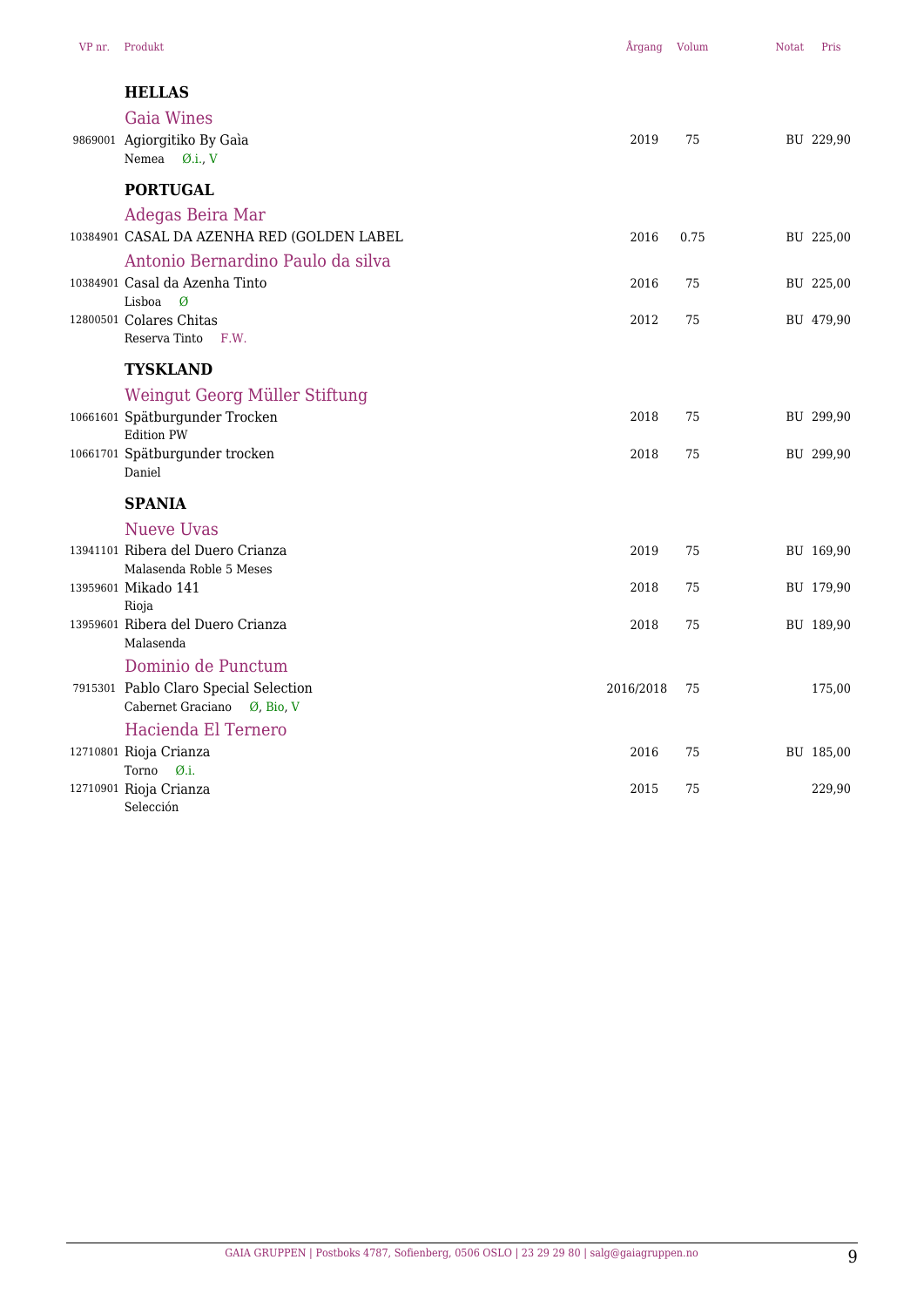#### SØTVIN

### **HELLAS**

Gaia Wines

Santorini

620302 Vinsanto By Gaia 2019 50 BU 375,00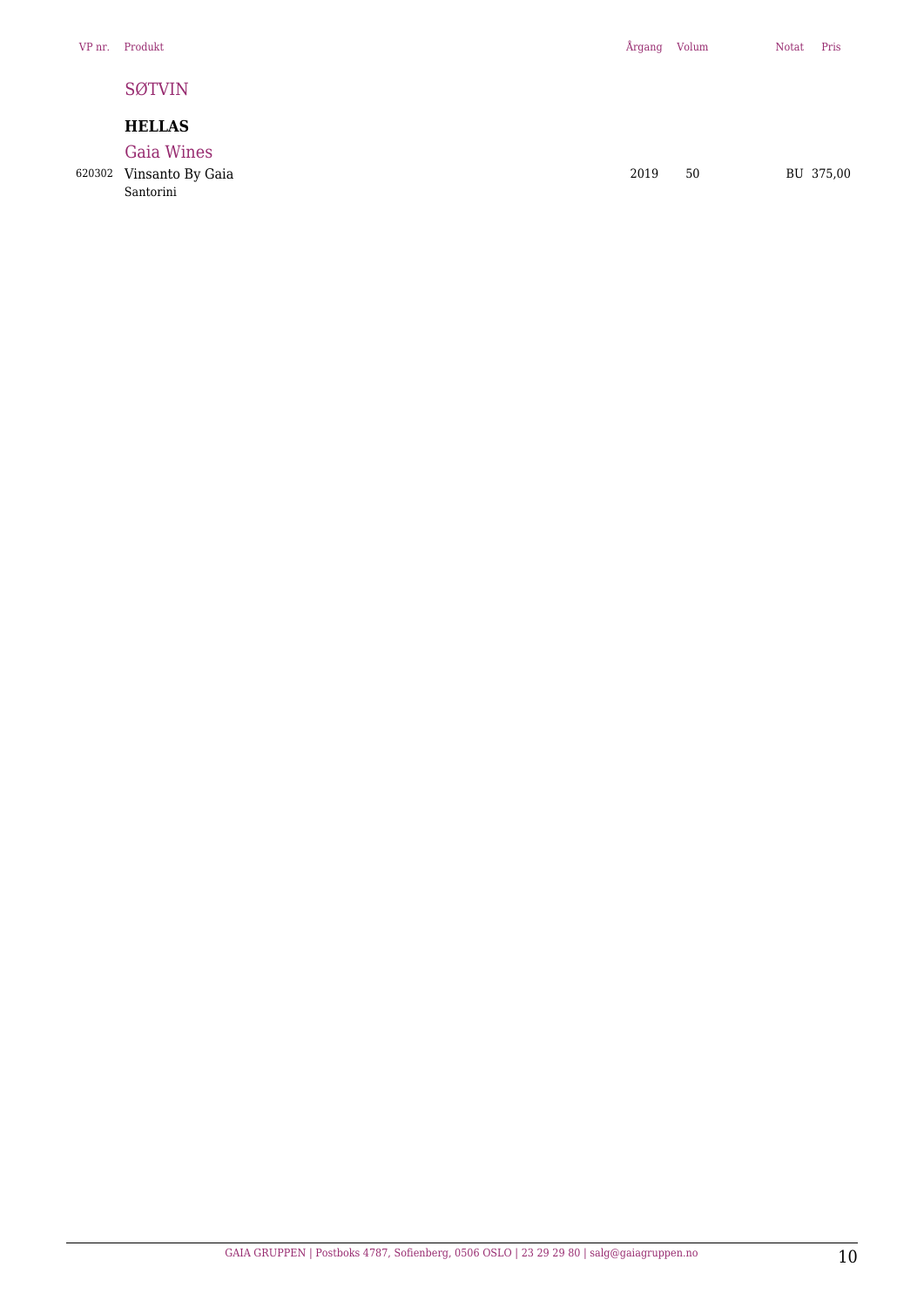#### BRENNEVIN

# **DANMARK**

1423 APS 13049101 Rammstein Pink Gin **13049101 Rammstein Pink Gin 666,00**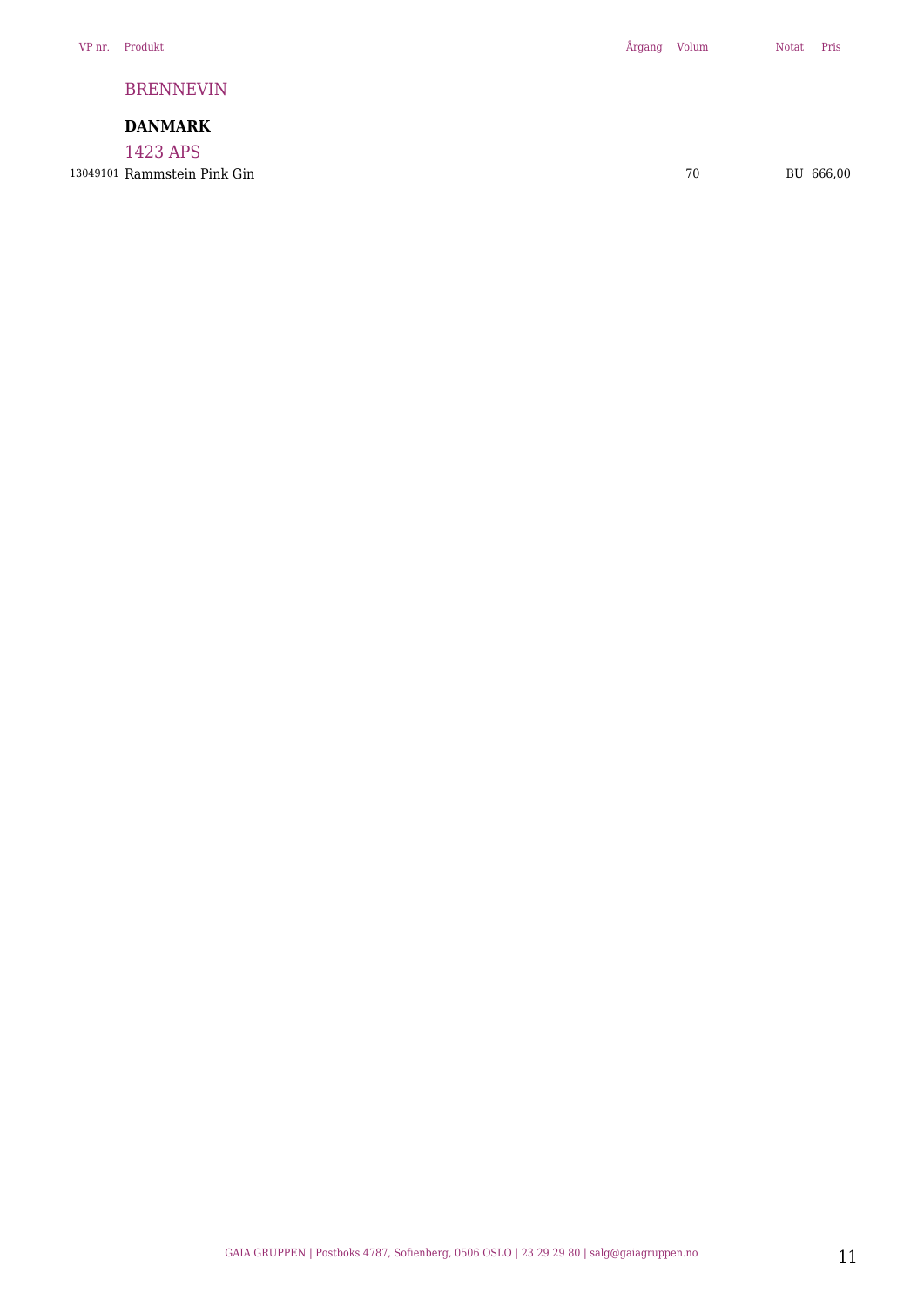Sider Ø.i., S